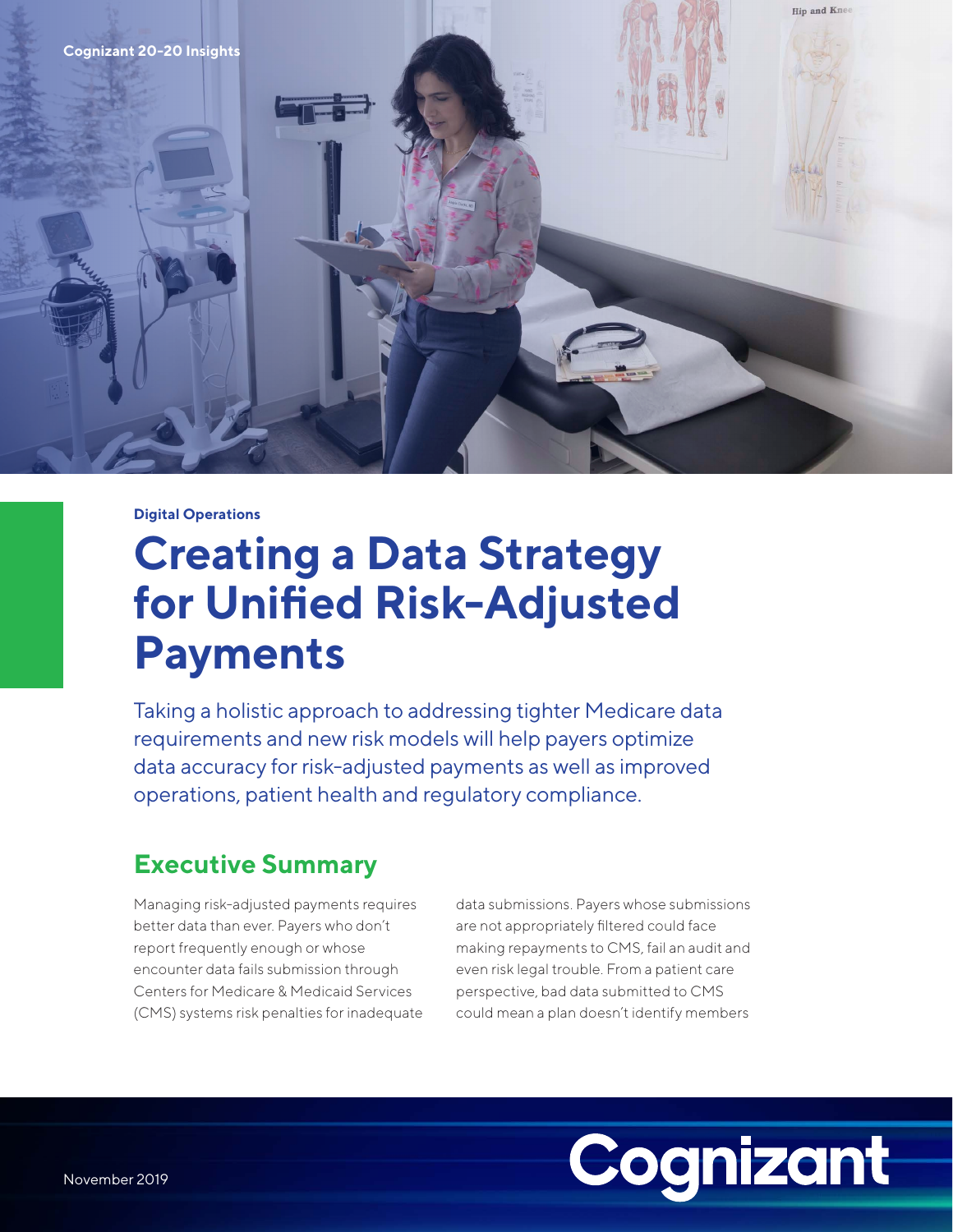with complex and/or chronic conditions that must be carefully managed for optimal health outcomes.

Payers must build successful and safe risk adjustment management strategies on optimized data accuracy. Accurate data is necessary not only to meet CMS's stringent reporting requirements but also to succeed in value-based contracting, care coordination and chronic disease management, population health outreach and administering social determinants of health (SDoH) programs. Collecting the right data at the right times and locations requires payers to choreograph and execute an intricate dance. The dance partners should include internal health plan departments such as quality assurance/HEDIS, provider contracting, IT and claims, plus external constituents such as providers and healthcare systems, and a variety of regulatory agencies.

Payers can also better adapt to regulatory shifts when they have accurate data. Possible regulatory changes include implementation of the recurring CMS proposal to extrapolate risk adjustment audit results for repayment across the entire plan population vs. the findings of only the sampled population, which could cost payers millions of

dollars in repayments and penalties. Another possible change is new CMS benefits, such as reimbursements for nonmedical services for chronically ill patients. Managing the multiple touchpoints now related to risk-adjusted payments requires payers to take a unified, holistic approach to managing risk adjustment data and reporting.

This unified approach requires broader thinking about risk adjustment. It should encompass a strategy for improving data integrity, optimizing the timing of risk adjustment activities to coordinate with other health plan outreach efforts, coordinating risk adjustment and HEDIS reporting requirements, and addressing SDoH and care gaps.

This white paper discusses key components of risk adjustment and how payers can design a strategy and incorporate technology that addresses them holistically. Creating a strategy that unifies complementary data and efforts across multiple functions will help payers improve outcomes, ensure they collect and submit appropriate data both for risk adjustment and population health management efforts, comply with all regulations and be continually ready to pass a CMS risk adjustment audit.

Managing the multiple touchpoints now related to risk-adjusted payments requires payers to take a unified, holistic approach to managing risk adjustment data and reporting.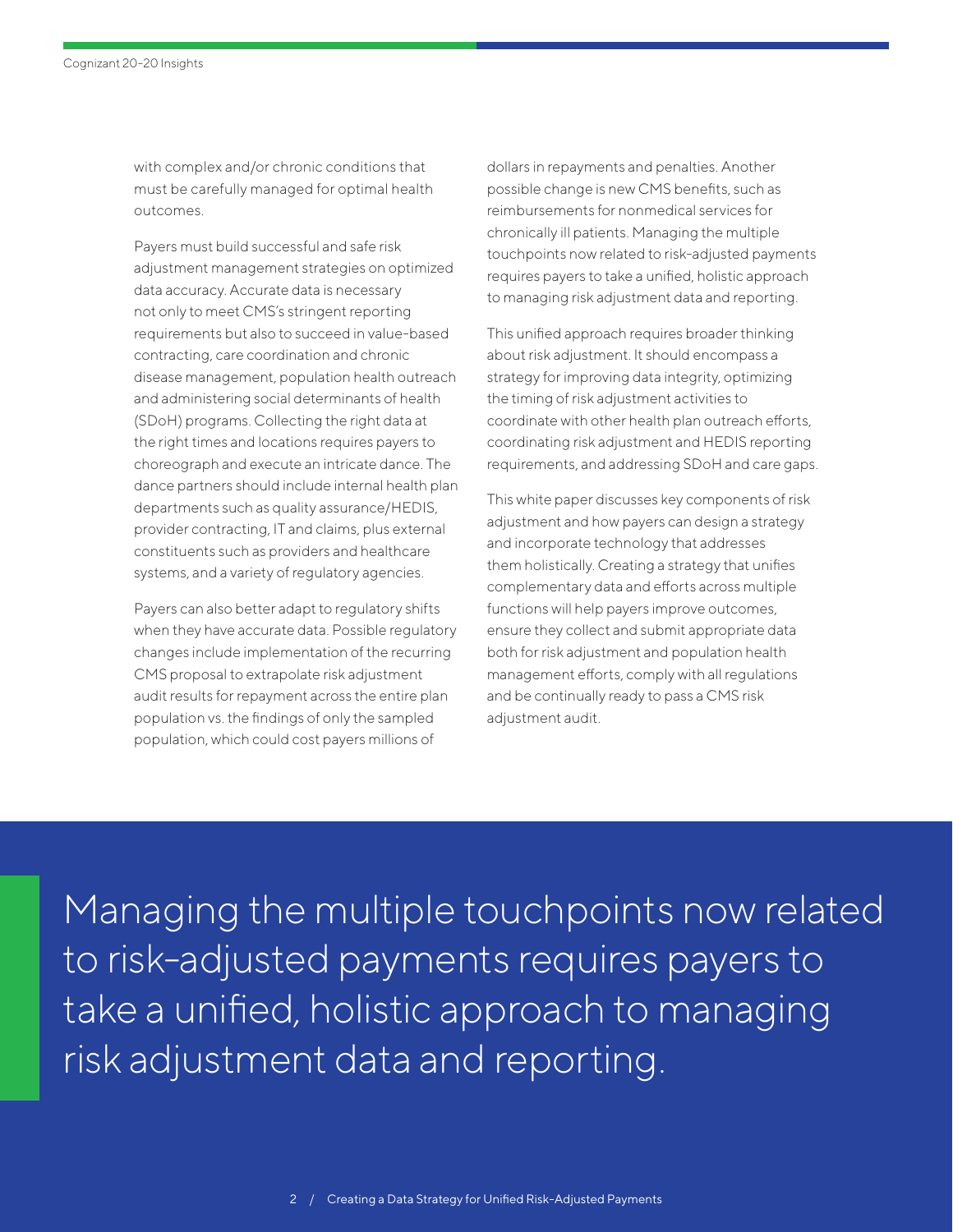In our experience, on average, payers miss approximately 30% of their reimbursement value because of inadequate HCC capture and documentation.

# **Managing the current risk in risk-adjusted payments**

Risk-adjusted payments help ensure that payers receive appropriate payment for the health acuity of members in their Medicare Advantage plans. CMS calculates risk-adjusted payments via a risk-scoring formula based on member diagnostic and encounter data. The current risk adjustment model categorizes ICD-10-CM diagnostic codes into hierarchical condition categories (HCCs). CMS assigns these codes based on data payers submit through its Risk Adjustment Payment System (RAPS) and Encounter Data Processing System (EDPS). Different HCCs are weighted according to the prevalent costs associated with caring for the underlying condition and contribute different values to a plan member'srisk score.<sup>1</sup> Capturing accurate ICD-10 codes documented during face-to-face encounters with appropriate providers is key to reporting accurate HCC data and appropriate risk-adjusted payments. In our experience, on average, payers miss approximately 30% of their reimbursement value because of inadequate HCC capture and documentation.

CMS requires plans and providers to submit "complete, truthful and accurate diagnosis reporting" and plans must maintain medical record documentation to support the HCC. To validate the data, CMS selects many plans each year for targeted Risk Adjustment Data Validation (RADV) audits. A single payer may have multiple plans audited.

In its most recent proposed rule, CMS suggests that "risk adjustment discrepancies can be aggregated to determine an overall level of payment error" and further, that payment error "for a sample of contract enrollees can be extrapolated to calculate a contract-level payment error estimate."<sup>2</sup> In other

words, instead of simply collecting overpayments on the audited records, CMS would apply the error rate to all members in a plan to calculate repayments. The extrapolation concept is not new; CMS has persistently proposed it over the past several years.

Estimates indicate CMS made \$14.35 billion in improper payments in FY 2017.<sup>3</sup> CMS noted in its draft rule that its proposed new audit process would save \$1 billion in 2020 "due to collection from the industry of money improperly paid." The agency estimates it will save \$381 million annually in following years by avoiding improper payments to insurers[.4](#page-12-0)

While CMS did not include this audit methodology in its final letter,<sup>5</sup> the agency made clear it intends to take steps to reduce overpayment to Medicare Advantage plans. Further, the Office of the Inspector General (OIG) and the Department of Justice (DoJ) also are auditing plans. As a result of a DoJ investigation, one Medicare Advantage provider paid \$270 million for submitting inaccurate information that led to Medicare overpayments.<sup>[6](#page-12-0)</sup> Another health system, accused of inflating risk scores, paid \$30 million without admitting culpability.<sup>7</sup>

These examples underscore that CMS and other government agencies clearly intend to curb overpayments. Yet payers certainly should pursue all the risk-adjusted payments due to them. Success is being fully compliant with CMS regulations while capturing all appropriate HCC codes. Accomplishing that requires payers to create a risk-adjusted payment strategy that encompasses optimized data accuracy, business and clinical objectives, other compliance and quality programs, and industry payment trends.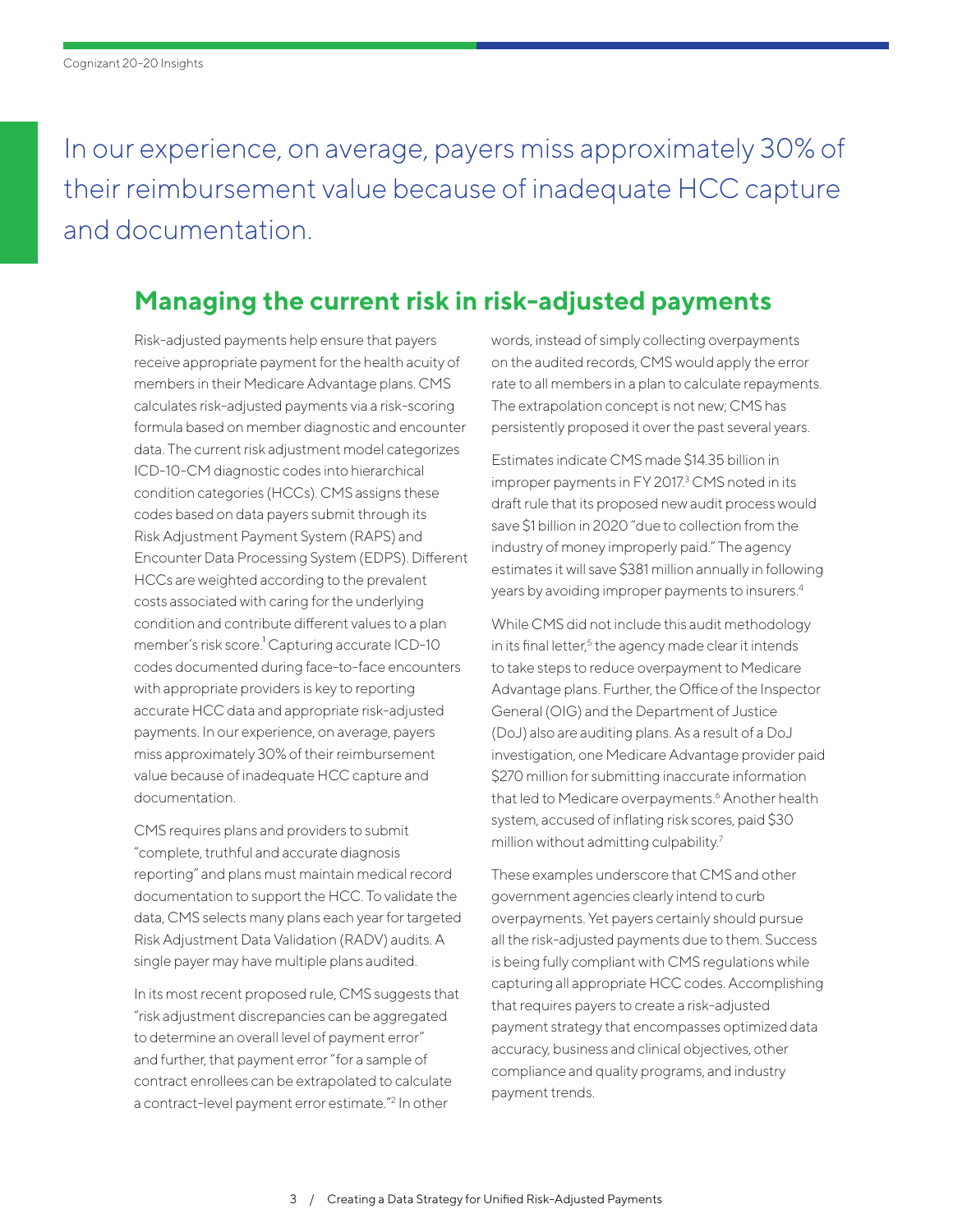#### **Unified encounter and risk adjustment process flow**

Payers must develop broad, holistic risk adjustment management strategies to optimize data accuracy. Quality assurance/HEDIS, provider contracting, IT, claims and provider activities must be coordinated with the risk adjustment workflow to ensure the right data is captured at optimal times and locations. Applying automation and AI tools streamlines the workflow and creates insights to apply to initiatives like population health and social determinants as well as risk-adjusted payments.



Figure 1

## **The risk areas**

A holistic risk adjustment strategy must address key areas that affect how well a plan captures data necessary to support Medicare risk-adjusted payments. This ensures health plans are optimizing revenue accuracy. It also helps them maintain readiness to meet the challenge of a CMS RADV audit. These audits are unpredictable and intense, with tight submission deadlines. Pulling risk adjustment teams off current projects to address the RADV may help a plan pass the audit – while risking the delay or loss of adjustment revenue

for the current payment year. Creating a holistic risk-adjusted payment strategy and implementing it with modern tools, from robotic process automation (RPA) to artificial intelligence (AI) and natural language processing (NLP), enables plans to consistently gather and analyze required data to improve a variety of complementary operations, such as quality assurance, in addition to being RADV audit-ready.

The strategy must tackle the following key areas.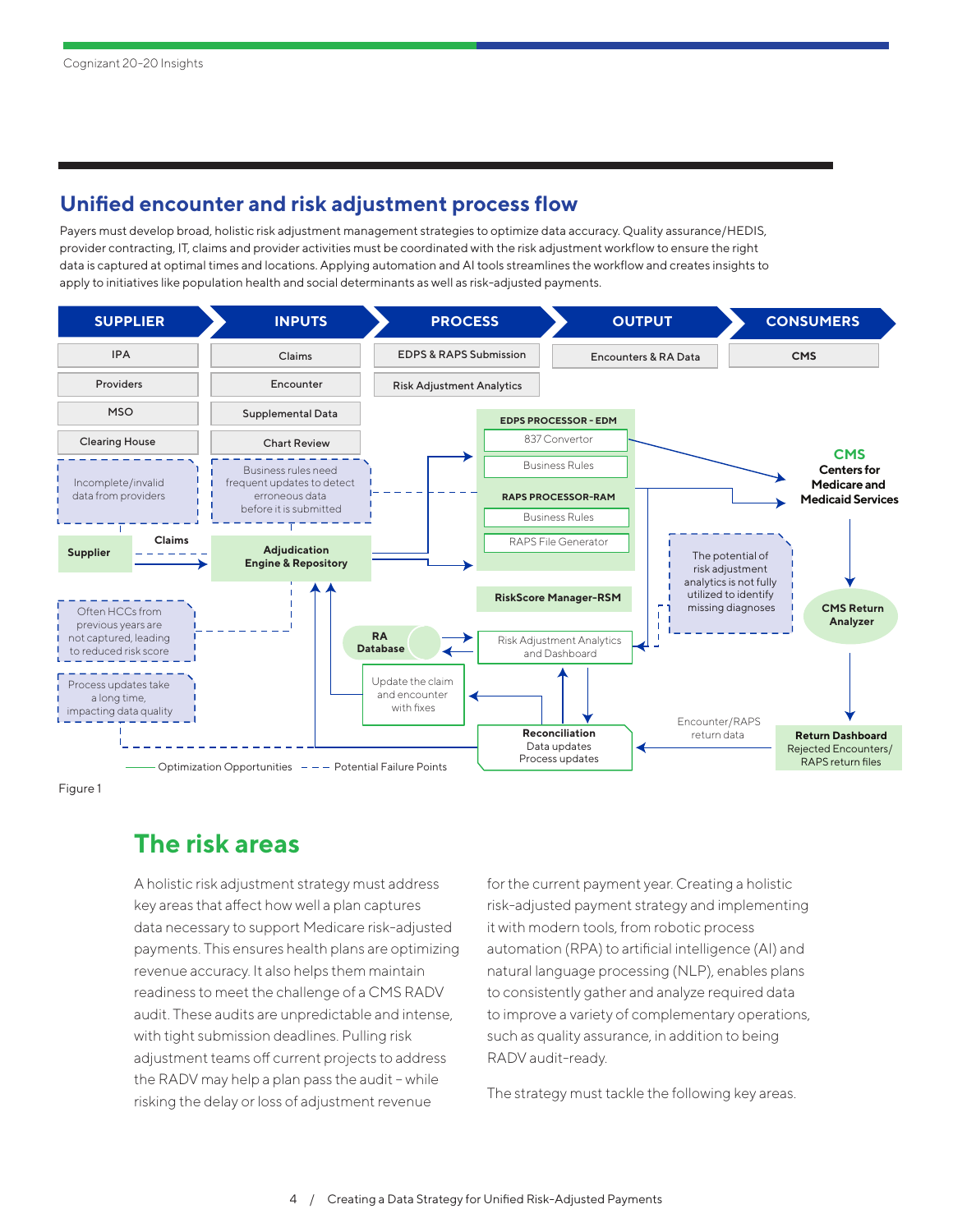## **Data integrity**

Health plans have long struggled with data submission for risk adjustment. This is true both for the CMS RAPS filtering logic as well as encounter submissions to the CMS EDPS. We often work with payer clients convinced they are submitting clean data, only to have submissions rejected.

While health plans ultimately are responsible for making accurate and complete submissions, collecting most of the required data is beyond a payer's control. Improperly coded medical records, lack of two patient identifiers on each page of a record, electronic signatures that don't match the CMS configuration rules, illegible signatures – any of these can lead to a rejected risk-adjusted submission, and all of these are the responsibility of the provider.

Claims data is the basis for most risk adjustment submissions. Rules about data accuracy and completeness are likely to become more stringent based on the Medicare Payment Advisory

Commission's (MedPAC) proposal that CMS withhold a percentage of monthly payments to health plans that submit inaccurate or incomplete data. This proposal recommends including encounter data in audit activities. Whether this means expanded RADV audits or a separate set of audits remains to be determined. If CMS adopts the MedPAC proposal, that could disrupt revenue streams and increase the regulatory burden, requiring health plans to be ready to respond to yet another type of CMS audit as early as 2021[.8](#page-13-0)

This is one key reason a payer's IT, claims and provider network organizations must closely coordinate their activities. For example, after the payer's provider network organization writes a capitated contract for a large provider group, the provider group stops submitting claims in favor of submitting encounters less frequently. The EDI team within IT sees the periodic encounter data and so isn't concerned about the nearly 100% drop in submitted claims from this provider group. However, the delay in encounter data means the

## **Current Medicare encounter data challenges**

The claims data on which risk-adjusted and encounter submissions are based often contains seemingly small errors that nonetheless result in rejected submissions. Digital automation tools can help identify and rectify these more efficiently.

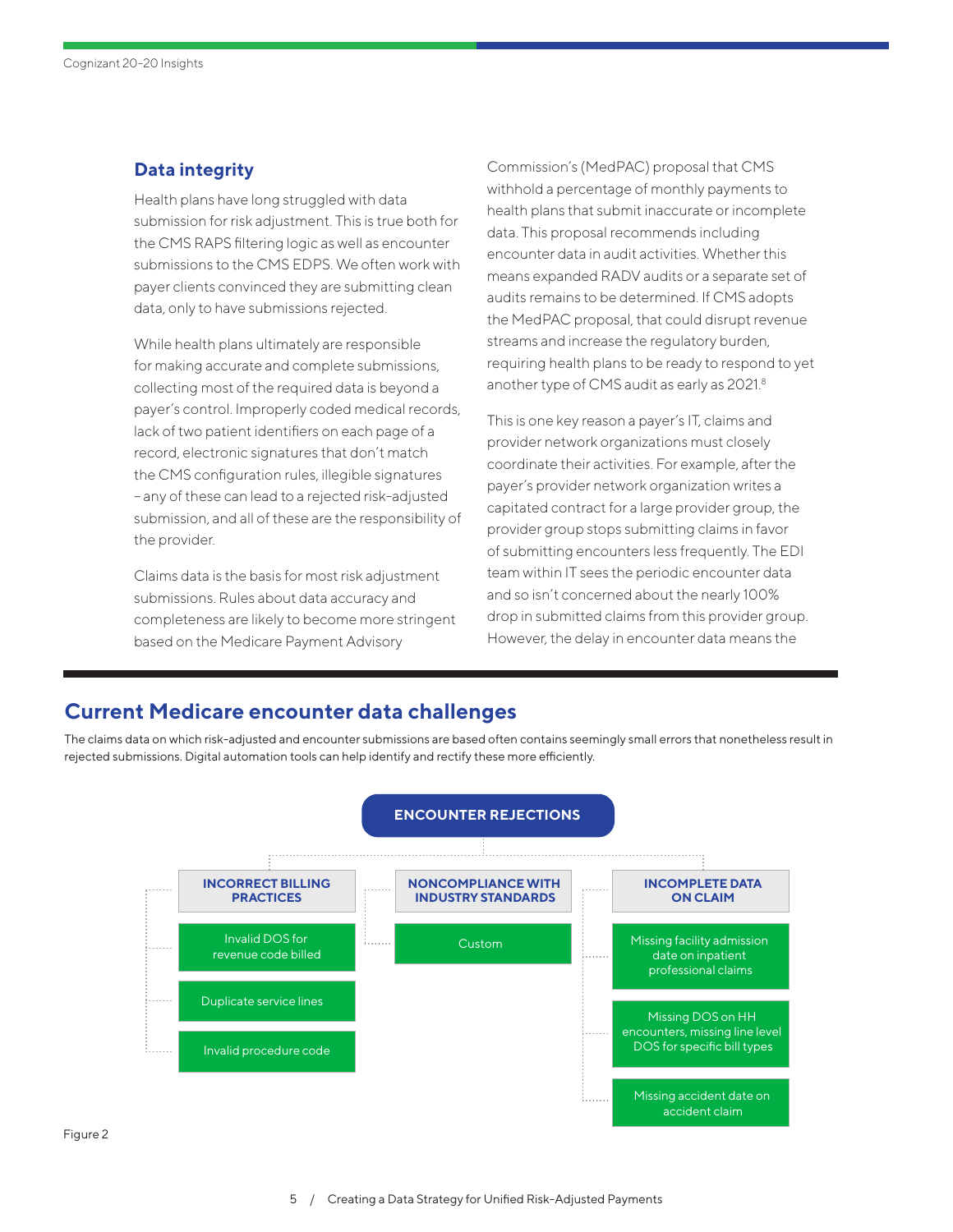Lack of timely data submissions could also cause the payer to miss a mid-cycle sweep and disrupt its revenue cycle. Working as a unified payer team at the initiation of the capitated contract could have prevented the disruption by ensuring that good quality data continues to flow for risk adjustment HEDIS, population health management analytics, and other data uses.

risk adjustment team doesn't have timely and complete information to perform analytics. The team can't submit timely and accurate data to CMS without claims or complete encounter data. The encounters the provider group submits must be tested to ensure they capture all the CMSrequired submission information. A sharp drop in the number of encounters submitted could raise red flags with CMS. Lack of timely data submissions could also cause the payer to miss a mid-cycle sweep and disrupt its revenue cycle. Working as a unified payer team at the initiation of the capitated contract could have prevented the disruption by ensuring that good quality data continues to flow for risk adjustment HEDIS, population health management analytics, and other data uses.

#### **Medical record retrieval challenges**

Retrieving records requires tracking down record locations, which are often different than the office locations and payment/billing locations already captured in provider data management systems. This is often time-intensive and -sensitive, so many payers hire third parties to retrieve and code medical records. Some providers refuse to provide records, even though risk adjustment medical record review falls squarely in the HIPAA guidelines for sharing personal health information due to treatment, payment and operations. Providers may cite sensitivity of diagnoses in their refusal; others want a specific release approval from the patient; and others may charge prohibitively high fees for pulling the records, which could also be considered an "information and data blocking" violation under the new CMS and the Office of National Coordinator (ONC) Interoperability Ruleset.

Nonetheless, it is vital to obtain records and verify they support the HCC codes. Relying on claims data alone will almost certainly guarantee rejected submissions. Many risk-adjusted conditions have complex coding requirements. HIV/AIDS and specific mental health conditions are among the most highly weighted risk adjustment conditions. CMS also has added many substance abuse and previously excluded mental health diagnoses to its HCC model in recent years. All of these are among the most miscoded diagnoses in the industry. Supporting documentation for these diagnoses can be difficult to obtain, but it is critical to do so from both a reporting and an audit-risk perspective.

As plans obtain records, coordinating and centrally storing these for review and use by multiple departments will save time and money, and improve

Risk adjustment analytics and NLP can comb through this central data repository and help identify HCC diagnoses as well as helpful patterns for appeals, medical necessity reviews and quality functions.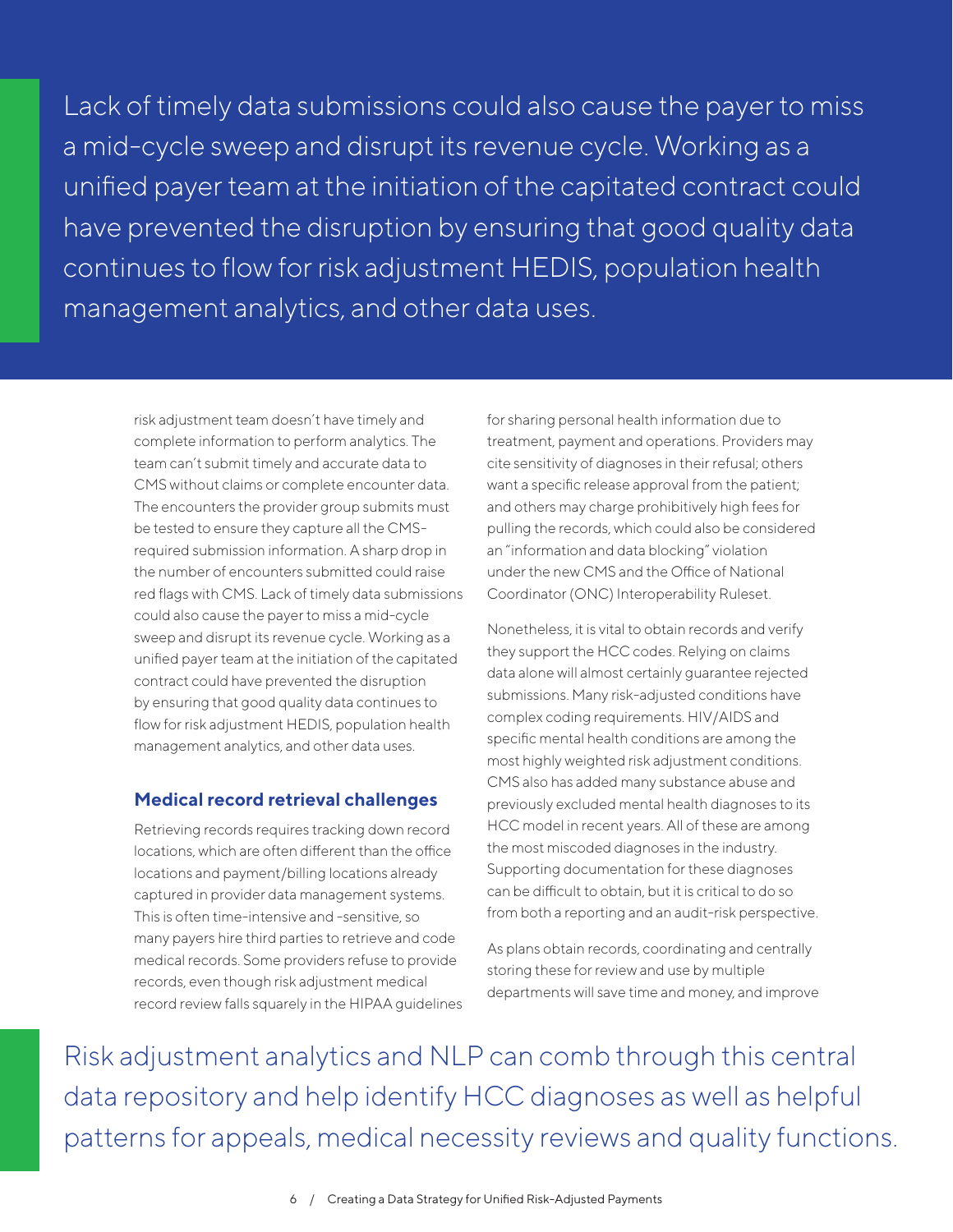provider relations. Risk adjustment analytics and NLP can comb through this central data repository and help identify HCC diagnoses as well as helpful patterns for appeals, medical necessity reviews and quality functions.

CMS and ONC have proposed data interoperability rules that would enable payers to tap provider medical records data directly using the HL7 clinical data set standards and the Fast Healthcare Interoperability Resources (FHIR) protocol. That data could be extracted directly to a payer repository; once there, software bots could crawl it to identify risk-adjustment conditions in near real time.

## **Current risk adjustment challenges**

Challenges in retrieving supporting medical records and then coding to meet CMS requirements often result in missing hierarchical condition categories (HCCs). In addition to hurting risk scores, incomplete or inaccurate HCC data may also reflect payers not identifying members with complex chronic conditions for care coordination, high utilizer and population health management initiatives.



Figure 3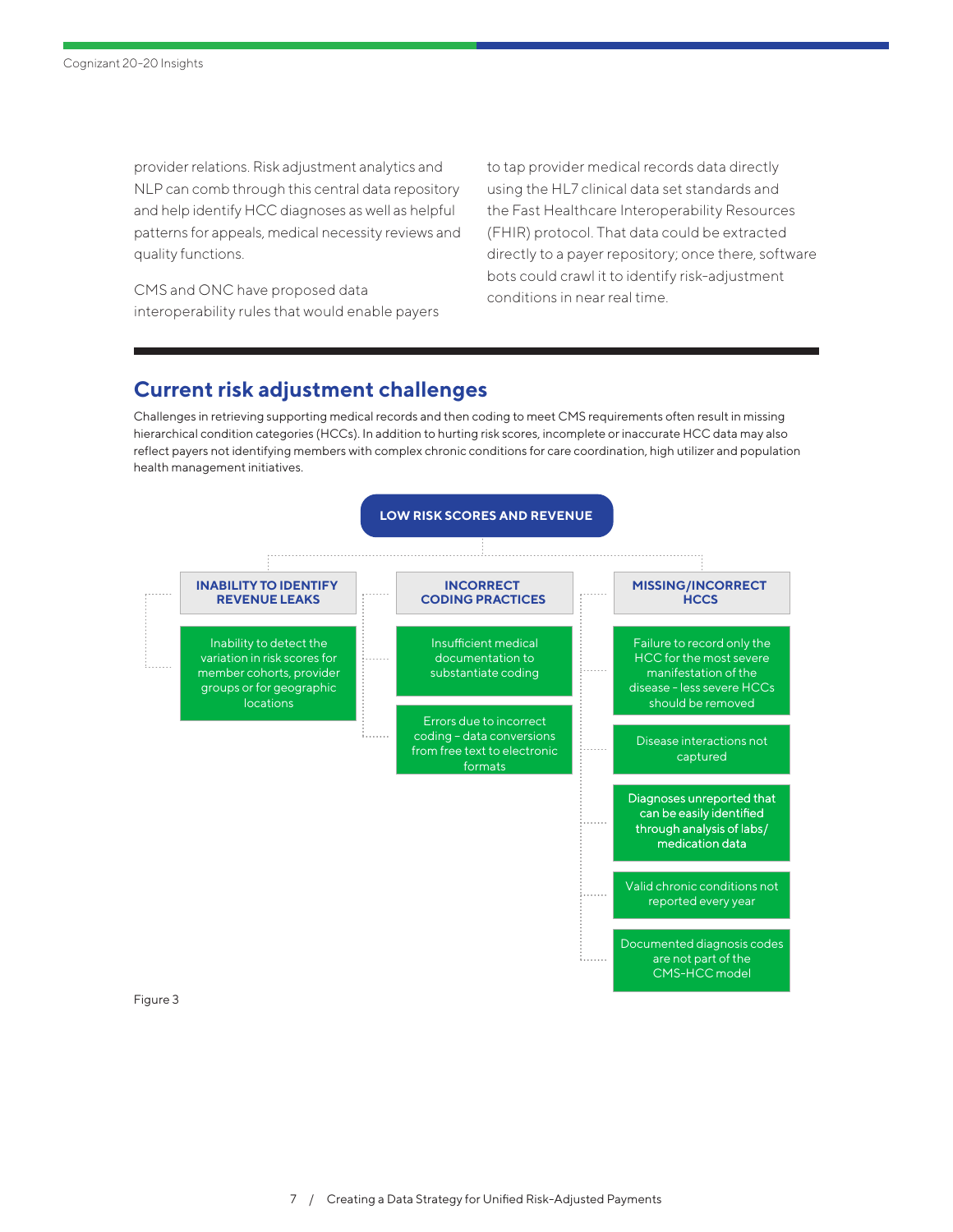#### **Medical record coding challenges**

Reviewers should always begin with the end in mind (i.e., what is coded today needs to be able to pass an RADV audit in the future). That said, it can be difficult to know exactly what an RADV reviewer will be looking for five to six years from now. CMS just released guidelines for RADV reviewers this year<sup>[9](#page-13-0)</sup> that apply to medical records produced in 2014 – before the industry had converted to ICD-10-CM. In short, CMS wrote the rules after the risk adjustment activities concluded. A payer's coding team must use the appropriate version of the *Official ICD-10-CM Guidelines for Coding and Reporting* for medical records currently under review and document their use so auditors in the future can understand the coders' actions.

Before coding, determine whether the medical record meets submission criteria: type of visit, location, performed by an acceptable provider. Then each record must be checked to see that it meets CMS guidelines. This means ensuring date of service and patient identifiers appear on every page and that the record is legibly signed and dated. Concrete items, such as date and identifier, are easily verified but others, like legibility, are relative. RPA can verify objective information, reducing the amount of time needed for document review.

Diagnoses must be assigned according to the *Official ICD-10-CM Guidelines for Coding and*  *Reporting.*[10](#page-13-0) These are standard guidelines, but they are not black and white. In brief, coders must also be current on interpretations of how to apply codes as published quarterly in the *Coding Clinic for ICD-10-CM and ICD-10-PCS* publication. CMS considers this an official source of coding information and it should be used when the classification and the guidelines don't provide direction.<sup>11</sup>

Coding guidelines often are granular. Whether a diagnosis is under- or over-coded, failure to correctly code based on documentation in the medical record will always result in a failed claim on audit. The ICD-10-CM codes for Major Depressive Disorder, F320-F325, are an example. These codes all fall into HCC 58. However, these codes must be supported with specific documentation criteria when used. If the documentation just says "depression" without listing the criteria, the coder must choose a nonspecific code – which is not on the HCC model.

Another is diabetes. A code may indicate a causal relationship between diabetes and a complication, such as kidney disease. The underlying medical record must provide evidence for that relationship, versus a patient presenting with diabetes and kidney disease that is unrelated to the diabetes. A coder may have mistakenly assumed a causal relationship and miscoded the claim in error.

Concrete items, such as date and identifier, are easily verified but others, like legibility, are relative. RPA can verify objective information, reducing the amount of time needed for document review.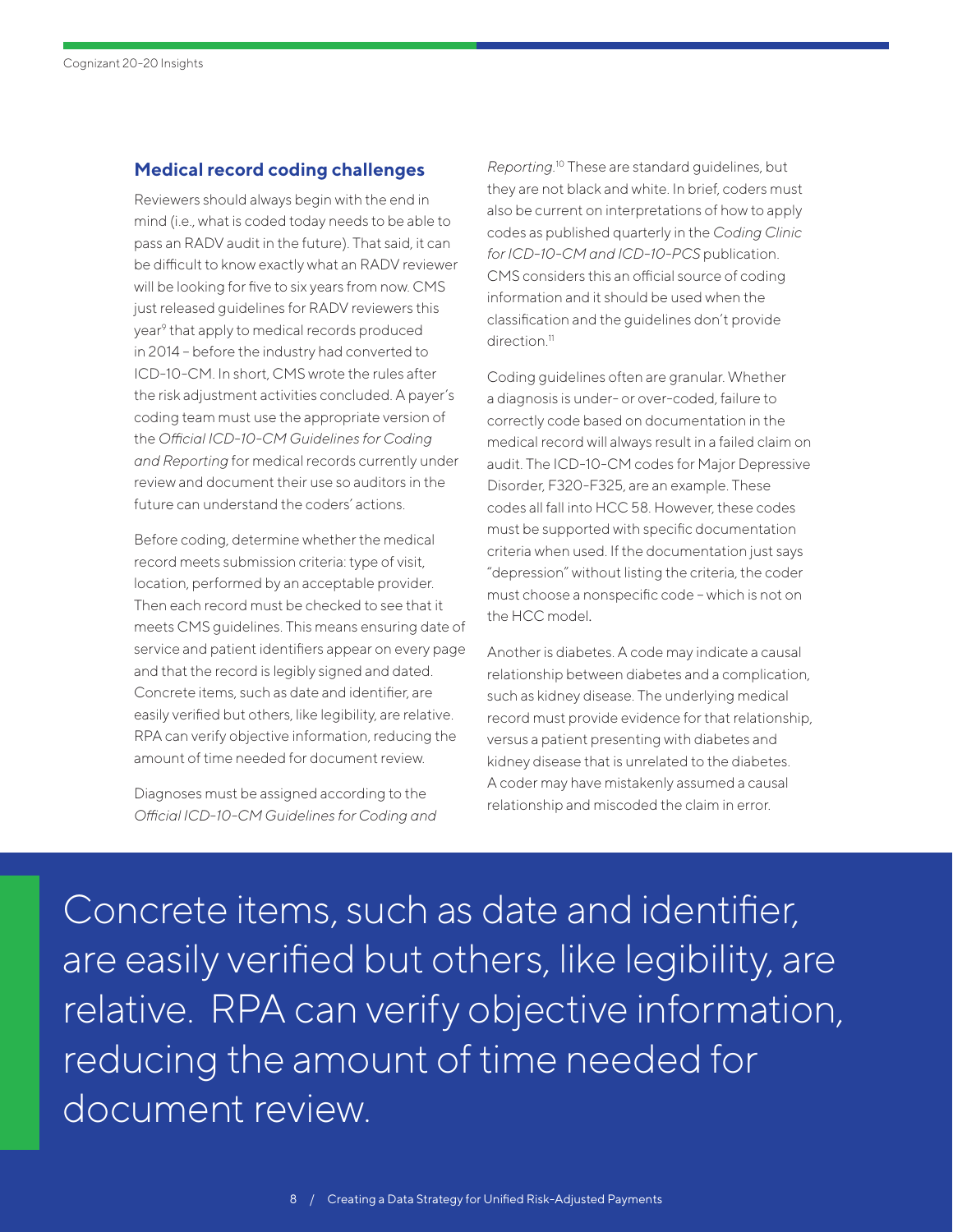## **Risk adjustment submission and score forecast**

Filtering logic for RAPS is complicated. Payers must ensure their filtering logic captures CMS required data, only from encounters that prove an acceptable type of service as well as provider type, date of service, etc. The filtering logic must determine what is acceptable to submit for risk adjustment frequently based on only submitted claims data instead of the underlying medical record. Mistakes can be made, for example, when an office visit (appropriate for risk adjustment) occurs on the same claim as a lab test (not appropriate for risk adjustment). While there are "pointers" to pair the diagnoses to the appropriate service line, this can be complicated. Care must be taken not to report diagnoses through RAPS that were only supported by the lab test and not documented within the office visit.

Dealing with RAPS and EDPS error reports can be time-consuming. The formats for each are very different, yet often draw from the same sources. An error might originate with CMS, the provider or the health plan submission. A claim might appear to be appropriate to submit, but would fail a CMS audit when the medical record is reviewed and shows the place of service was actually an

ambulatory care center, not the in-patient hospital the claim indicated. CMS errors could include errors in membership on the original CMS file. Even errors such as reported gender can cause a gender-specific ICD-10-CM code to be rejected. Decoding the mistake and fixing the root cause is required to prevent submitting unacceptable or incorrect data, which could result in revenue leakage or raise audit flags.

Manually calculating future risk scores and risk score opportunities is tedious and complicated. Automating this process gets answers about bottom-line implications to the finance team more quickly. It also helps payers adjust outreach strategies faster.

## **Choreographing the timing of risk adjustment operations**

While the CMS measurement period for riskadjusted payments is a calendar year, risk adjustment activities can occur up to 2¼ years after the actual date of service! Knowing when to perform which type of risk adjustment activities is critical to ensuring all appropriate data has been reported, any inappropriate data has been deleted and the plan is ready for RADV if selected.

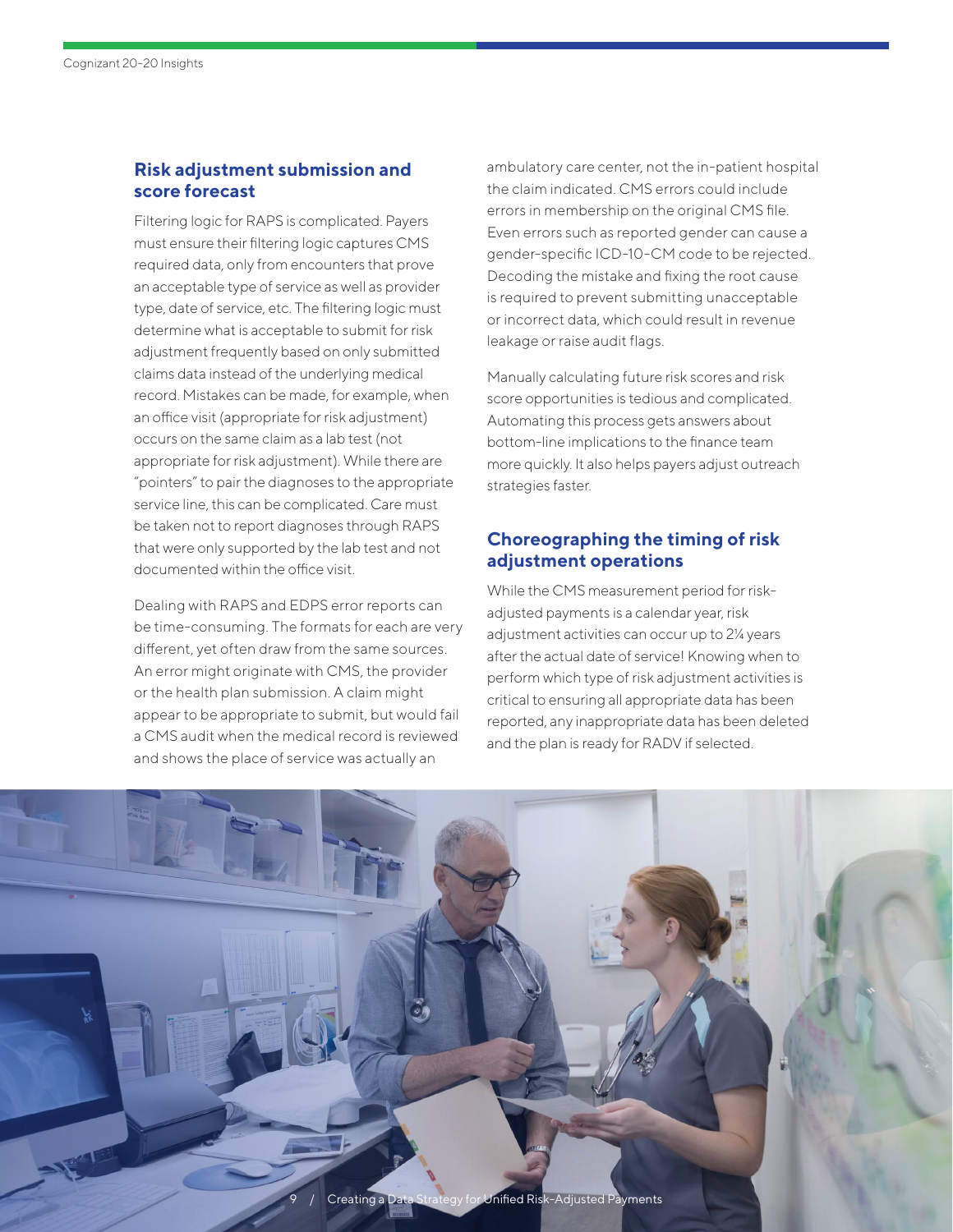Increased benefits mean increased costs. Payers should consider addressing SDoH factors to improve overall population health even while taking steps to ensure they report all risk-adjustable conditions.

Plans often overlook coordinating risk adjustment activities with internal quality and HEDIS teams. Some risk adjustment diagnoses also have associated HEDIS measures, such as diabetes and hypertension. If a diagnosis is showing for risk adjustment outreach, it may not yet be flagged for HEDIS. If not properly coordinated, performing an outreach to close the risk adjustment gap could inadvertently create a HEDIS gap. That gap could then affect accreditation or STAR ratings and hurt revenues. So as patients are identified with diabetes, conducting the hemoglobin A1c test should be considered as part of the standard clinical strategy to gather the data needed for both risk-adjusted payment support as well as HEDIS.

#### **Prospective risk adjustment**

Prospective risk adjustment can be a powerful tool. First, providers conducting prospective examinations are well-trained in risk adjustment and generally produce better documentation to support the claim. Second, health plans always receive the actual medical record for any prospective services done on their behalf, eliminating the need to retrieve records in the future. Providers performing prospective evaluations also get a peek into the patient's living conditions, and sometimes can alert the health plan or even local agencies about unsafe conditions or medical emergencies.

There can also be challenges associated with prospective risk adjustment activities. Some patients consider it invasive to have a provider come to their home to perform a medical examination. Other patients are grateful for the visit because they have difficulty getting out of the house. In rural populations or in high crime areas it can be difficult to find nurse practitioners to perform the assessments. Some patients require

assessments that cannot easily be performed in home settings because of lack of equipment. Frequently there is little to no medical history for a provider to review in the form of an existing medical chart, and some members may struggle to accurately convey their medical history. CMS has also expressed concerns about prospective risk adjustment activities for many years because they often lack follow-up care.

Payers must consider many factors when developing a prospective risk adjustment strategy. These include logistics, safety of patient and staff, and intervention type. At all times, they must ensure good patient care is at the forefront of these assessments. Prioritizing continuation of care of any newly identified chronic conditions must be paramount to any prospective program.

## **Incorporate emerging trends into holistic risk adjustment strategies**

CMS is revising its risk model to incorporate requirements of the 21st Century Cures Act and take into greater account multiple existing conditions in a single member[.12](#page-13-0) In addition, CMS will reimburse health plans that offer supplemental nonmedical benefits (housecleaning, meal prep, grocery shopping, etc.) to chronically ill members to address SDoH[.13](#page-13-0) Additional modalities for treatment of chronic pain will also be covered in 2020.

SDoHs continue to gain recognition as powerful health influencers. The American Medical Association, in cooperation with UnitedHealthcare, has proposed the addition of 23 ICD-10-CM SDoH reporting codes[.14](#page-13-0) If added, these proposed codes are likely to influence HEDIS reporting as well as risk adjustment, and these will no doubt also need to be supported by the underlying medical record. Educational programs to encourage their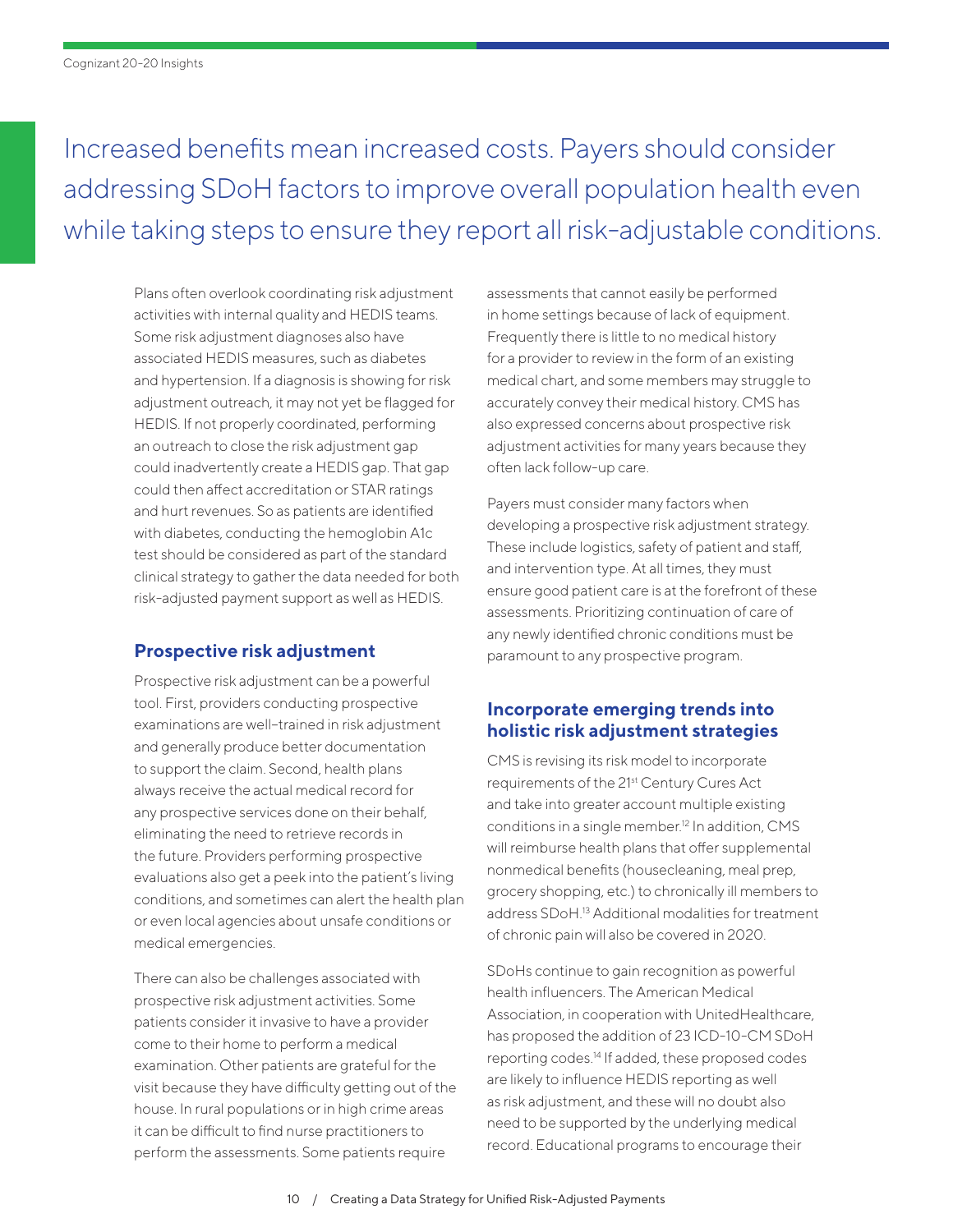## **Risk adjustment process: High-level process flow**

A central records data repository, synchronized internal activities and automation, intelligent OCR documents and NLP tools enable payers to streamline risk-adjusted process flows to reduce time and cost while improving data accuracy and availability to the business.



Figure 4

appropriate use may be considered, both to enrich the data being reported to CMS and to mitigate inappropriate use which could create an audit risk.

Increased benefits mean increased costs. Payers should consider addressing SDoH factors to improve overall population health even while taking steps to ensure they report all risk-adjustable conditions.

Payers that optimize their risk adjustment strategies using a wider lens and broader capabilities will collect more comprehensive and accurate data to create business and clinical efficiencies that reduce costs and improve outcomes.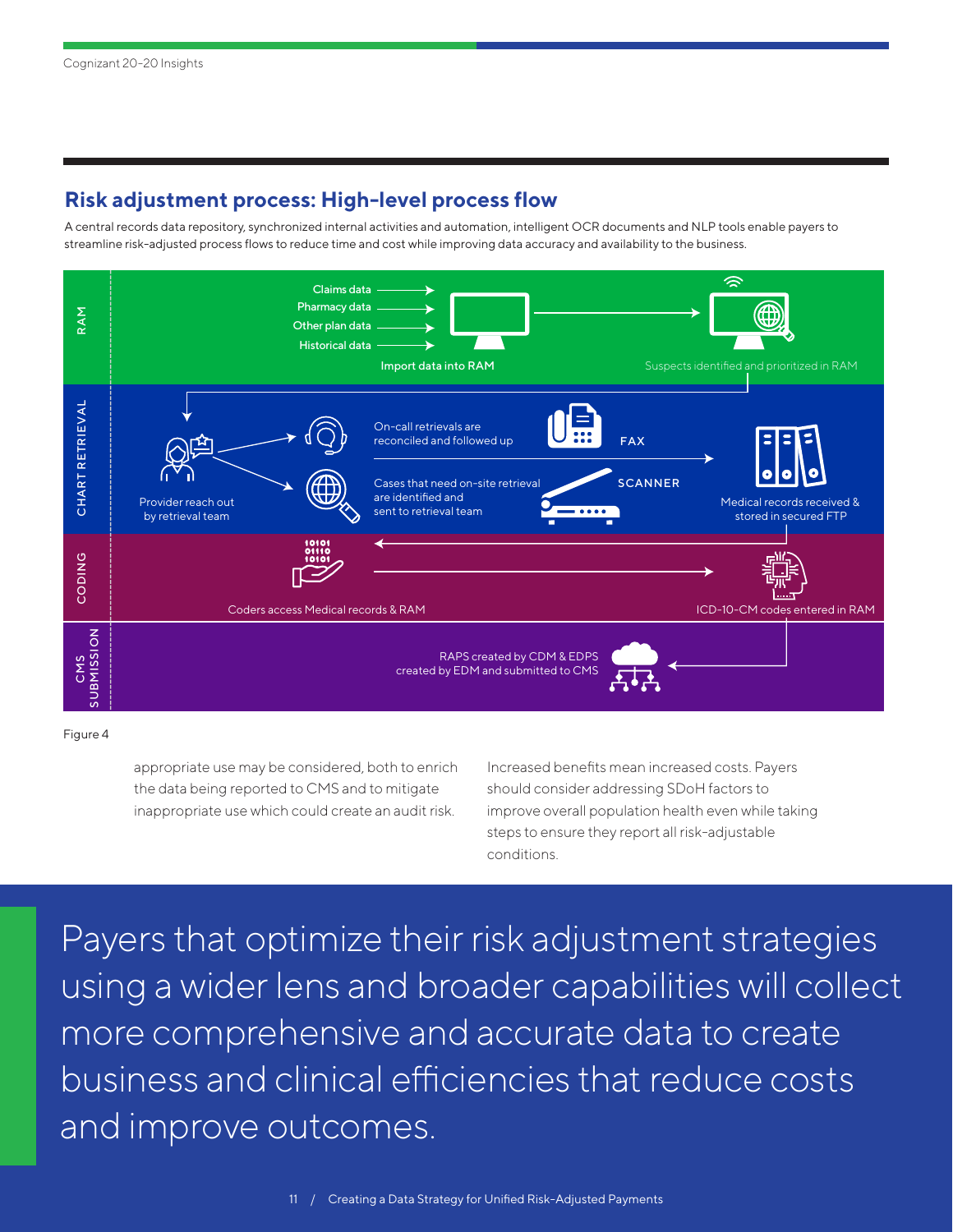## **Unifying risk-adjusted payment management: Laying a foundation**

While CMS risk-adjusted submissions remain strictly defined, it's clear multiple factors contribute to a member's health conditions and potential HCC codes. Payers that optimize their risk adjustment strategies using a wider lens and broader capabilities will collect more comprehensive and accurate data to create business and clinical efficiencies that reduce costs and improve outcomes.

Key elements of a unified risk adjustment strategy include:

❙ **Create a centralized document repository.** The repository is the foundation for most of the optimization activities that follow. Medical records all should be stored in one repository accessible to all appropriate users across the payer organization. Metadata should clearly identify the contents of each record for easy retrieval, whether by humans or software agents. Paper records can be converted to optical character recognition (OCR) files to make their data readable. Analytics tools can leverage multiple types of data from the repository and other sources to help identify and collect

risk adjustment data. Tools can use claims data to identify diagnoses that may indicate the presence of other HCC codes, or identify members with chronic HCCs reported in earlier years but not in a current payment year.

- ❙ **Synchronize timing of internal complementary activities.** Coordinating activities to collect data required for multiple purposes at one time saves time and money and avoids irritating members with multiple contacts. New member welcome activities can incorporate HCC screening, which will also help identify conditions for future HEDIS reporting. Analytics can help the timing of risk adjustment and care management activities within an experience year: if a patient with a prospective risk-adjusted condition typically has an annual check-up in May, it is not cost-effective to schedule an in-home visit in late February. Analytics can flag that patient so the payer can pull the required data from the physician records after the visit.
- ❙ **Invest in next-generation automation and intelligent tools.** Intelligent OCR, NLP and machine learning tools increasingly will automate labor-intensive processes, such as preparing EDPS and RAPS submissions,

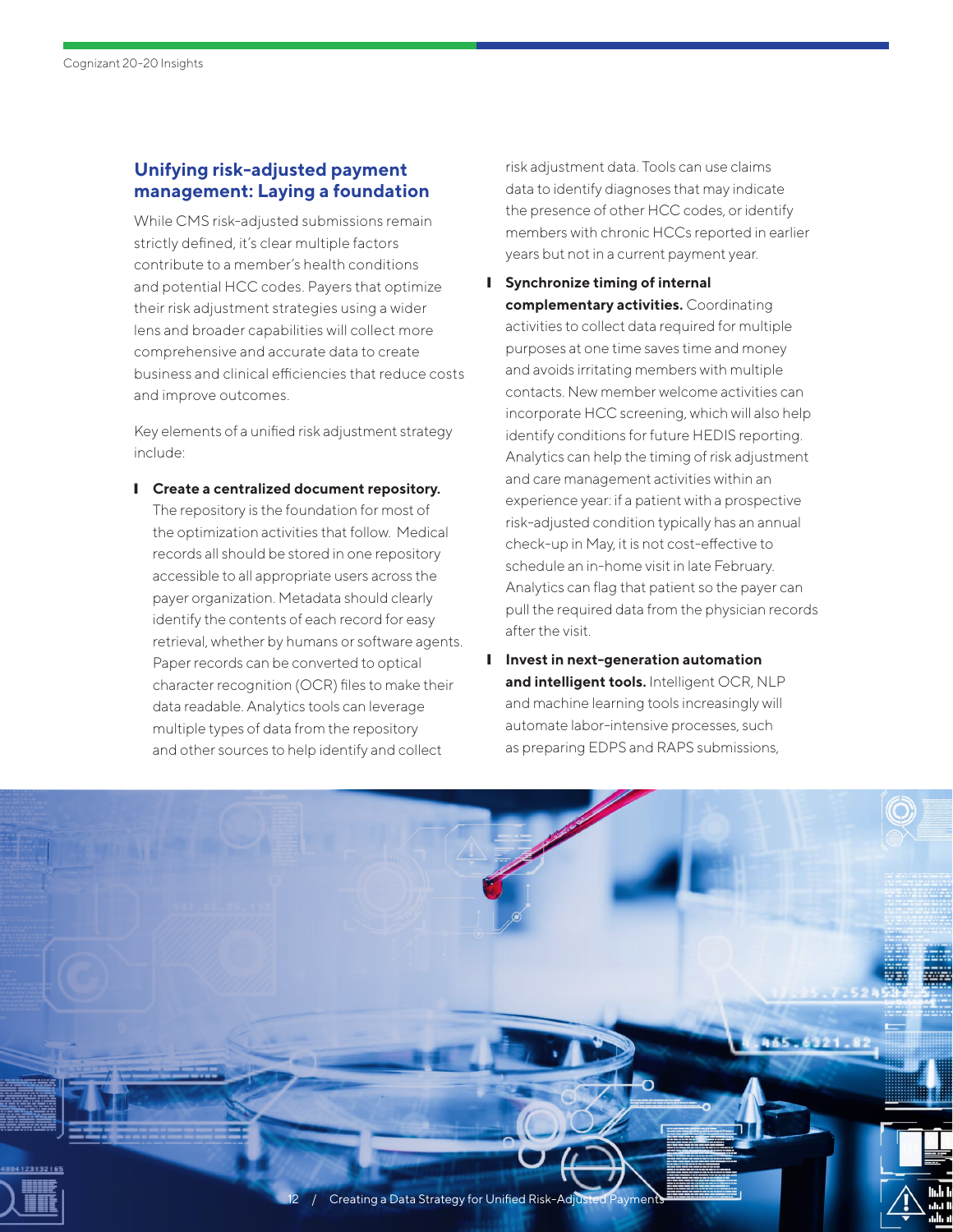<span id="page-12-0"></span>medical record retrieval, medical record coding and review, and analysis of RAPS return files to understand submission errors. Some of these functions may be available as-a-service, enabling payers to gain next-generation capabilities on a cost-effective subscription basis.

- ❙ **Build forward-looking capabilities.** Payers can use their experience to anticipate future risk adjustment scores and forecast revenues. The data also can be mined to predict population health trends, identify potential high utilizers and address their issues and identify SDoH. Payers gathering and tracking member SDoH data trends now will be equipped to respond quickly as CMS incorporates more of these into its risk models.
- **I** Create an RADV audit action plan. The plan should detail how the payer will quickly retrieve and report required data, tasks that will be streamlined with the single data repository and automation tools. Educating internal associates about overall risk adjustment activities as well as plan-specific actions is key to ensuring the plan works as expected.

Creating an implementation plan and roadmap are the first phases of developing a unified risk adjustment strategy. Payers can begin with these steps:

- **I** Identify key stakeholders. These can vary by payer and should include at minimum: medical management, HEDIS and quality teams, customer service, provider network management, finance, IT, and claims and encounters teams. Think outside the siloes!
- ❙ **Identify all the current systems for RAPS and EDPS submissions and analytics.** Document the current steps of the submissions process, plus underlying tools and architecture.
- ❙ **Identify all users of medical records at your health plan.** Find out where those medical records are currently stored and what they're used for. Start the conversation about how to begin to centralize these medical records so they're accessible to all departments that need to use them.

These activities will help payers begin to create a unified data strategy to benefit risk adjustment as well as other health plan stakeholders. Then they can begin defining their business requirements with an eye toward using risk adjustment activities and data to augment and coordinate related business and clinical functions, and vice versa. That will create a solid foundation for enhanced compliance, optimal revenue management and enhanced quality of care.

# **Endnotes**

- [www.federalregister.gov/d/2018-23599/p-562](https://www.federalregister.gov/d/2018-23599/p-562).
- <sup>2</sup> [www.federalregister.gov/d/2018-23599/p-558.](https://www.federalregister.gov/d/2018-23599/p-558)
- <sup>3</sup> [www.federalregister.gov/d/2018-23599/p-563](https://www.federalregister.gov/d/2018-23599/p-563).
- <sup>4</sup> [www.federalregister.gov/d/2018-23599/p-580](http://www.federalregister.gov/d/2018-23599/p-580).
- <sup>5</sup> [www.federalregister.gov/documents/2018/11/01/2018-23599/medicare-and-medicaid-programs-policy-and-technical-changes-to](https://www.federalregister.gov/documents/2018/11/01/2018-23599/medicare-and-medicaid-programs-policy-and-technical-changes-to-the-medicare-advantage-medicare)[the-medicare-advantage-medicare.](https://www.federalregister.gov/documents/2018/11/01/2018-23599/medicare-and-medicaid-programs-policy-and-technical-changes-to-the-medicare-advantage-medicare)
- <sup>6</sup> [www.cms.gov/newsroom/fact-sheets/contract-year-2020-medicare-advantage-and-part-d-flexibility-final-rule-cms-4185-f](https://www.cms.gov/newsroom/fact-sheets/contract-year-2020-medicare-advantage-and-part-d-flexibility-final-rule-cms-4185-f).
- <sup>7</sup> [www.justice.gov/opa/pr/medicare-advantage-provider-pay-270-million-settle-false-claims-act-liabilities.](https://www.justice.gov/opa/pr/medicare-advantage-provider-pay-270-million-settle-false-claims-act-liabilities)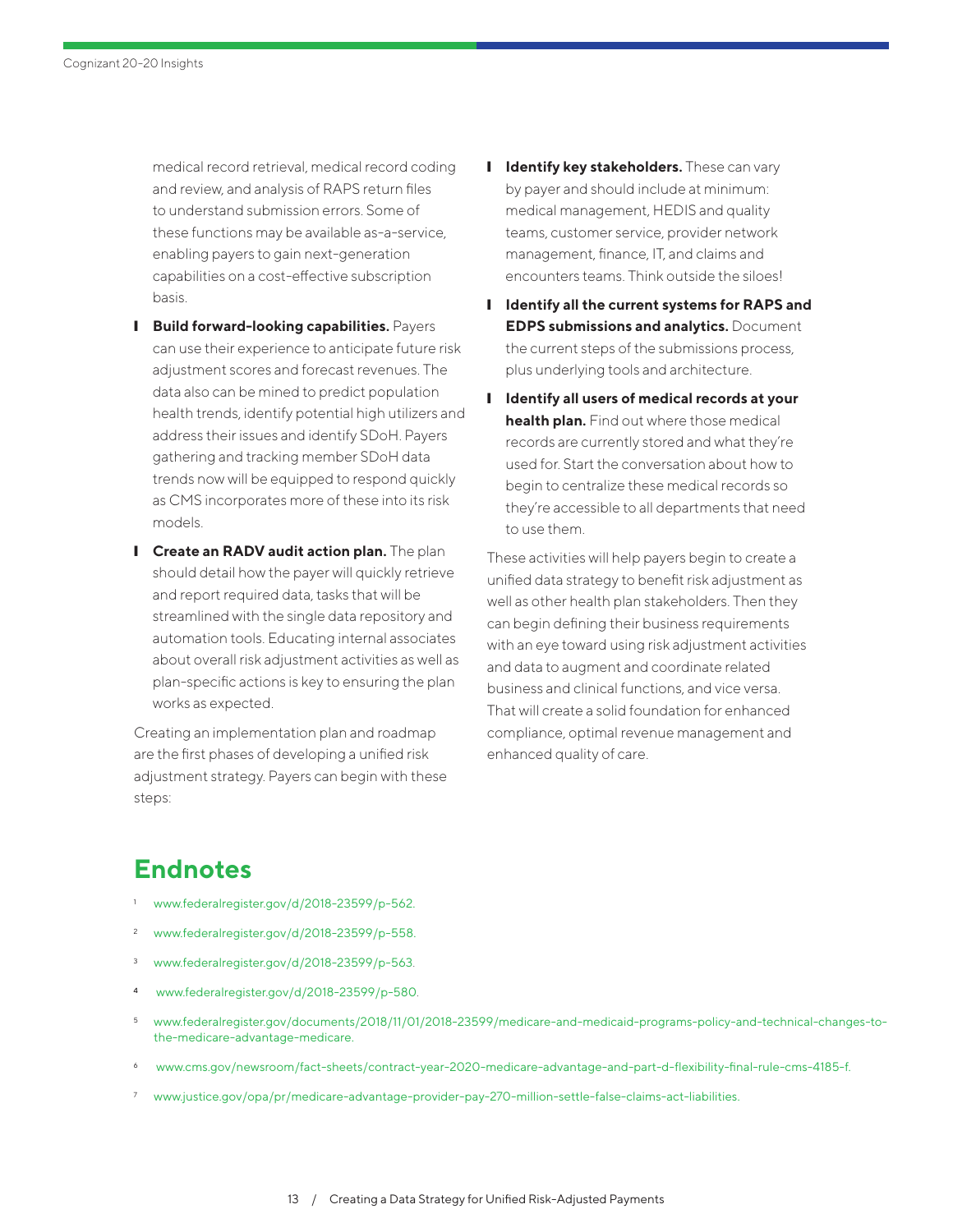- <span id="page-13-0"></span><sup>8</sup> [www.modernhealthcare.com/government/sutter-health-pay-30m-settle-upcoding-allegations.](https://www.modernhealthcare.com/government/sutter-health-pay-30m-settle-upcoding-allegations)
- <sup>9</sup> [www.medpac.gov/docs/default-source/default-document-library/ma-encounter-data-april-2019-publicc37a12adfa9c665e80adff0](http://www.medpac.gov/docs/default-source/default-document-library/ma-encounter-data-april-2019-publicc37a12adfa9c665e80adff00009edf9c.pdf?sfvrsn=0) [0009edf9c.pdf?sfvrsn=0.](http://www.medpac.gov/docs/default-source/default-document-library/ma-encounter-data-april-2019-publicc37a12adfa9c665e80adff00009edf9c.pdf?sfvrsn=0)
- <sup>10</sup> [www.cms.gov/Research-Statistics-Data-and-Systems/Monitoring-Programs/Medicare-Risk-Adjustment-Data-Validation-Program/](https://www.cms.gov/Research-Statistics-Data-and-Systems/Monitoring-Programs/Medicare-Risk-Adjustment-Data-Validation-Program/Other-Content-Types/RADV-Docs/Medical-Record-Reviewer-Guidance.pdf) [Other-Content-Types/RADV-Docs/Medical-Record-Reviewer-Guidance.pdf.](https://www.cms.gov/Research-Statistics-Data-and-Systems/Monitoring-Programs/Medicare-Risk-Adjustment-Data-Validation-Program/Other-Content-Types/RADV-Docs/Medical-Record-Reviewer-Guidance.pdf)
- <sup>11</sup> [www.cms.gov/Medicare/Coding/ICD10/Downloads/2019-ICD10-C](https://www.cms.gov/Medicare/Coding/ICD10/Downloads/2019-ICD10-Coding-Guidelines-.pdf)oding-Guidelines-.pdf.
- <sup>12</sup> [www.ahacentraloffice.org/aboutus/what-is-icd-10.shtml.](http://www.ahacentraloffice.org/aboutus/what-is-icd-10.shtml)
- <sup>13</sup> [www.cms.gov/newsroom/fact-sheets/2020-medicare-advantage-and-part-d-rate-announcement-and-final-call-letter-fact-sheet.](https://www.cms.gov/newsroom/fact-sheets/2020-medicare-advantage-and-part-d-rate-announcement-and-final-call-letter-fact-sheet)
- <sup>14</sup> [www.cms.gov/newsroom/fact-sheets/2020-medicare-advantage-and-part-d-rate-announcement-and-final-call-letter-fact-sheet](https://www.cms.gov/newsroom/fact-sheets/2020-medicare-advantage-and-part-d-rate-announcement-and-final-call-letter-fact-sheet).
- <sup>15</sup> [www.ama-assn.org/practice-management/digital/new-icd-10-codes-will-help-physicians-tackle-social-barriers-care](https://www.ama-assn.org/practice-management/digital/new-icd-10-codes-will-help-physicians-tackle-social-barriers-care).

## **About the author**

#### **Vanessa Pawlak**

#### **Associate Vice President, Healthcare Practice, Cognizant Consulting**

Vanessa Pawlak is the Regulatory Compliance and Government Programs Practice Leader in Cognizant Consulting's Global Healthcare Practice. She has over 15 years of consulting experience and is board certified in both health compliance and health data privacy. Vanessa specializes in government sponsored health programs, with experience directing largescale transformation and turnarounds across governance, administration, operations, financial and clinical domains. She is also published regularly in leading healthcare industry literature and speaks frequently at industry conferences. Vanessa is a former Ernst & Young partner and former Chief Compliance Officer. She can be reached at [Vanessa.Pawlak@](mailto:Vanessa.Pawlak%40cognizant.com?subject=) [cognizant.com](mailto:Vanessa.Pawlak%40cognizant.com?subject=) | LinkedIn: [www.linkedin.com/in/vanessa-pawlak-04212687/](https://www.linkedin.com/in/vanessa-pawlak-04212687/ ) .

For questions related to Trizetto software products, please contact [TriZettoHCProducts@cognizant.com](mailto:TriZettoHCProducts%40cognizant.com?subject=).